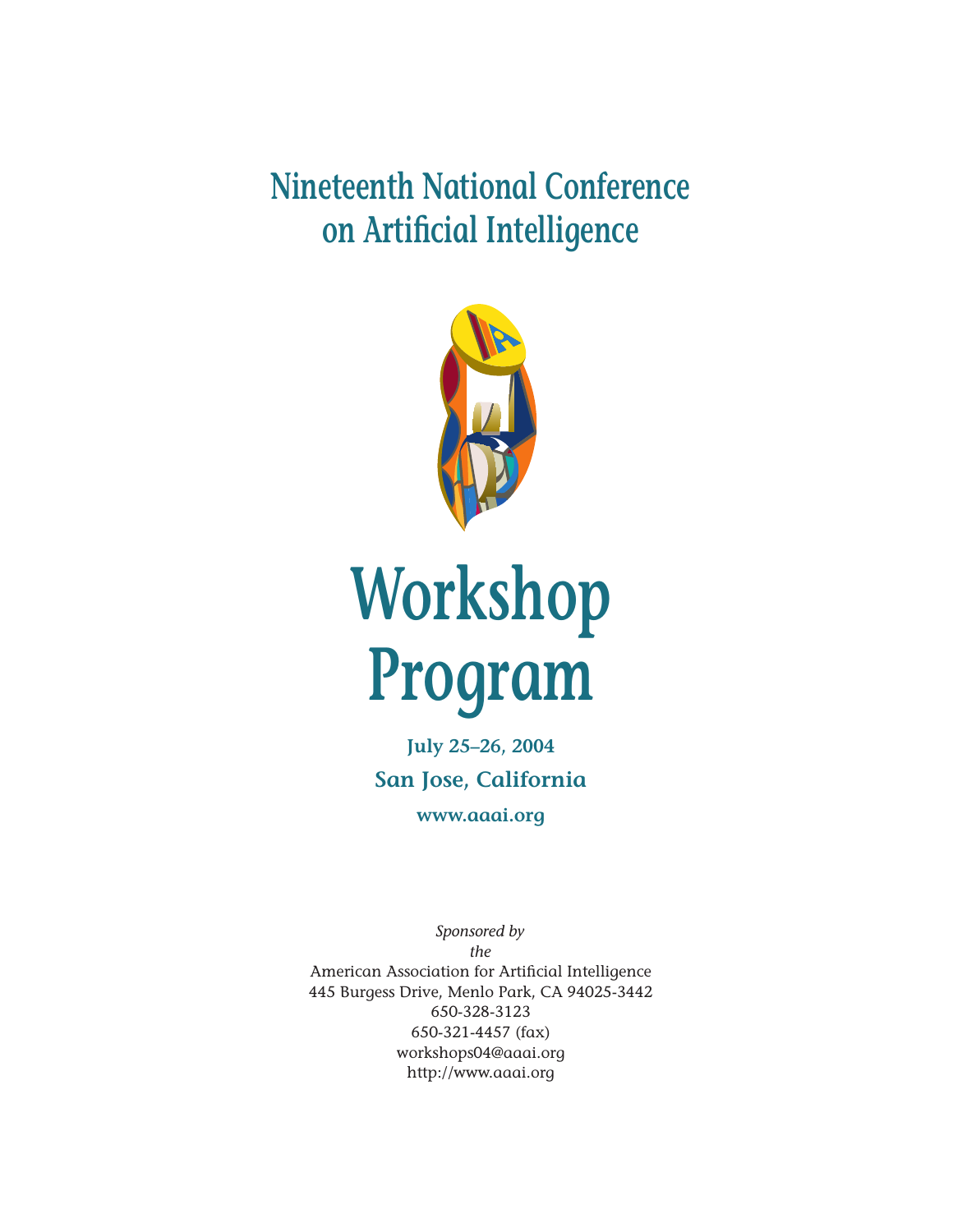# Deadlines

- March 12: Submissions due
- April 16: Notification of acceptance
- May 7: Camera-ready copy due to organizers
- May 24: Camera-ready copy due to AAAI
- July 25-26: AAAI-04 Workshop Program

AAI is pleased to present the AAAI-04<br>Workshop Program. Workshops will be<br>held Sunday and Monday, June 25-26,<br>2004 (unless otherwise noted) at the San Iose Workshop Program. Workshops will be held Sunday and Monday, June 25-26, 2004 (unless otherwise noted) at the San Jose McEnery Convention Center and the adjacent headquarter hotel in San Jose, California. Exact locations and dates for the workshops will be determined in early spring. The AAAI-04 workshop program includes 16 workshops covering a wide range of topics in artificial intelligence. Workshops are one day unless noted otherwise in the individual description. Each workshop is limited to approximately 25 to 65 participants. Participation at these workshops is by invitation from the workshop organizers. Workshops are included in the AAAI-04 technical registration, and registration information will be mailed directly to all invited participants. All workshop participants must preregister for the AAAI-04 technical conference, and must indicate which workshop(s) they will be attending. Workshop working notes will be distributed onsite for participants only, and may be available after the conference as technical reports.

# Submission Requirements

Submission requirements vary for each workshop, but the key deadlines are uniform for all. Submissions for all workshops are due to the organizers on March 12, 2004. Workshop organizers will notify submitters of acceptance by April 16, 2004. Camera-ready copy is due back to workshop organizers by May 7, 2004 (working notes) and to AAAI by May 24, 2004. Please mail your submissions directly to the chair of the individual workshop according to their directions. Do not mail submissions to AAAI. For further information about a workshop, please contact the chair of that workshop.

# Formats

Many workshops request or require the AAAI two-column format. Links to styles, macros, and guidelines for this format are located at www.aaai.org/Publications/instructions.html AAAI Workshop Chair Milos Hauskrecht milos@cs.pitt.edu

# Contents

- Adaptive Text Extraction and Mining / 3
- Agent Organizations: Theory and Practice / 4
- Anchoring Symbols to Sensor Data / 5
- Challenges in Game AI / 6
- Collective Mind: Architectures for Fleets of Equipment that Learn from their Experience / 7
- Fielding Applications of Artificial Intelligence / 8
- Forming and Maintaining Coalitions in Adaptive Multiagent Systems / 9
- Intelligent Agent Architectures: Combining the Strengths of Software Engineering and Cognitive Systems / 10
- Learning and Planning in Markov Processes — Advances and Challenges / 11
- Models of Global Gene Expression Data from Microarray Experiments: Implications for Biomedical Computing / 12
- Navigation and Mapping by Autonomous Agents / 13
- Ontologies and Controlled Vocabularies / 14
- Semantic Web Personalization / 15
- Sensor Networks / 16
- Spatial and Temporal Reasoning / 17
- Supervisory Control of Learning and Adaptive Systems / 18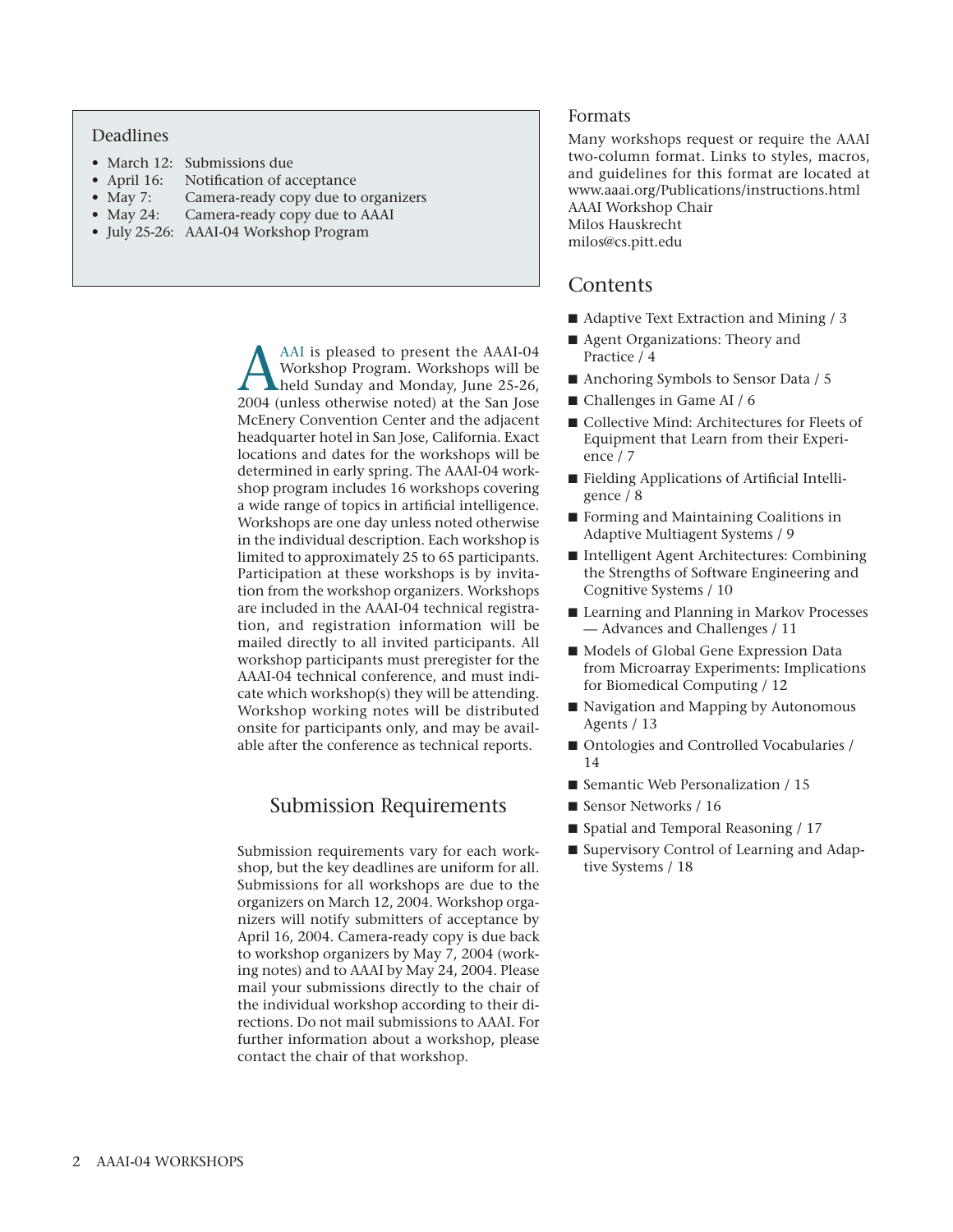The amount of information that is available in the form of unstructured and semistructured documents keeps increasing at an unprecedented rate. Even though these terabytes of text contain invaluable information for virtually every domain of activity, the existing tools for accessing and exploiting this data fall short of users' needs, thus preventing the effective use of these rich information sources. Recent years have brought significant inter-

est and progress in developing techniques for the automatic text extraction and mining (ATEM). ATEM is an extremely active area of research that lies at the intersection of diverse fields such as information extraction, text mining, machine learning, data mining, link analysis, information retrieval, natural language processing, and information integration. The purpose of this workshop is to stimulate the free exchange of ideas among researchers and practitioners from these communities, so that they can discuss and debate recent results and open problems.

# Topics

The workshop's topics include, but are not limited to, applying machine learning and data mining to:

- Text extraction and mining
- Link analysis and relationship discovery within text corpora
- Data cleaning and record linkage
- Automated ontology acquisition

Of particular interest are "provoking" papers raising questions, such as "Is parsing necessary for high-quality information extraction?" "Are ontologies really useful for ATEM?" or "Is domain-independent ATEM doable?"

# Format

The workshop will consist of full-paper and short-paper sessions, an invited presentation, and a panel discussion on lessons learned and future trends.

# Attendance and Submission

The workshop is aimed at researchers in the adaptive information extraction community, but we also expect a strong presence from fields such as text mining, information integration, and ontology learning. The planned workshop attendance is about 30 people. We accept three types of submissions: long, short, and "research statement" papers (6, 3, and 1 pages, respectively). The papers must be submitted via e-mail to ion.muslea@sri.com.

# Committee

Ion Muslea (chair), SRI International (ion.muslea @sri.com); Mark Craven, University of Wisconsin Madison (craven@biostat.wisc.edu); Fabio Ciravegna, University of Sheffield, (F.Ciravegna@dcs. shef.ac.uk); Nicholas Kushmerick, University College Dublin (nick@ucd.ie); Raymond Mooney, University of Texas Austin (mooney@cs.utexas.edu); Ellen Riloff, University of Utah (riloff@cs.utah.edu)

Additional Information www.ai.sri.com/~muslea/ATEM-04.html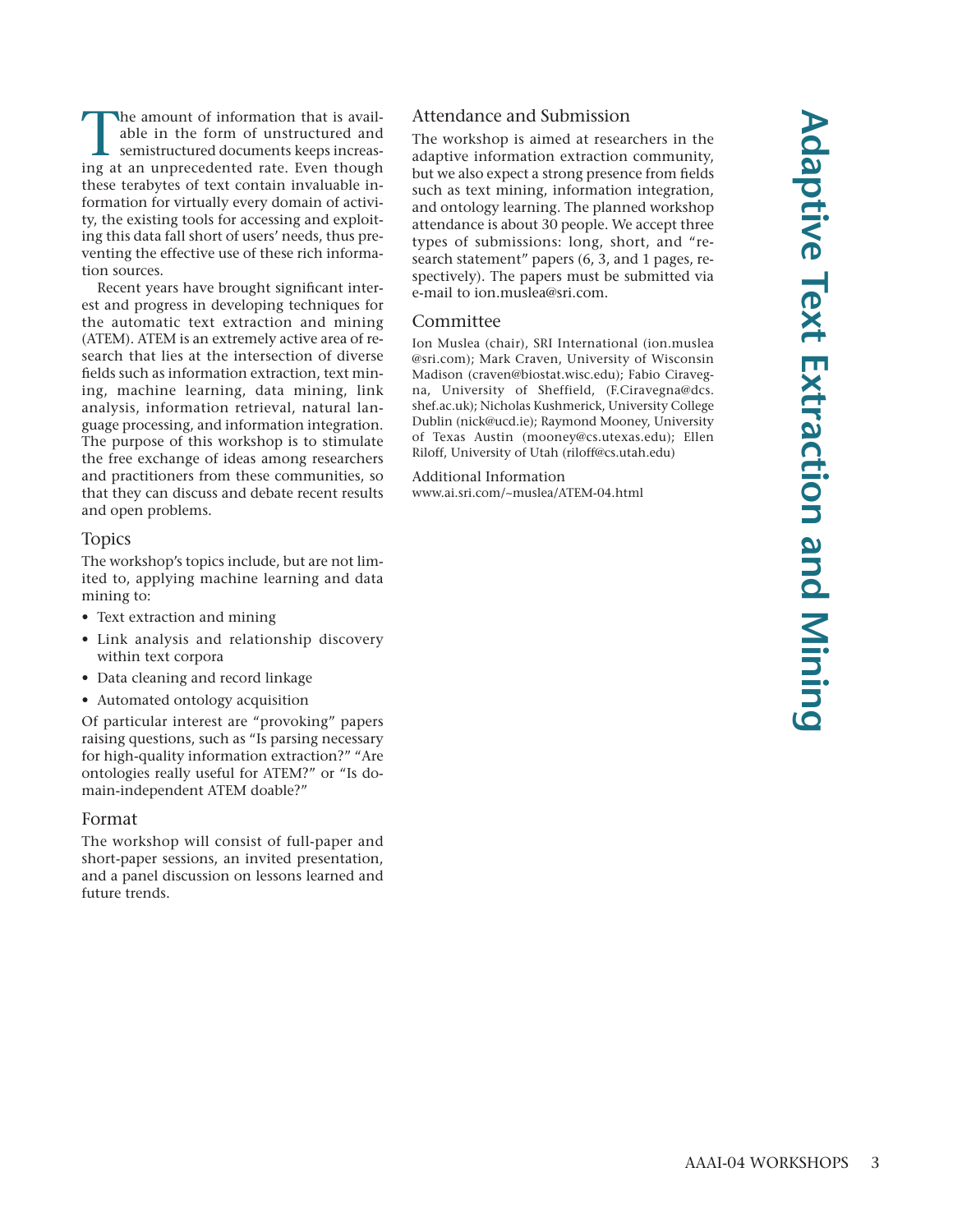gent organizations are an emergent area of application of MAS that requires interdisciplinary research approaches at different levels of abstraction. Agent organizations demand the integration of organizational and individual perspectives, the dynamic adaptation of models to organizational and environmental changes, and rely for a great extent on the notion of openness and heterogeneity of MAS. Practical applications of agents to organizational modeling are being widely developed but formal theories are needed to describe interaction and organizational structure. Furthermore, it is necessary to get a closer look at the applicability of insights and theories from organization sciences to the development of agent organizations.

#### Topics

- Engineering organizational coordination
- Application of organizational theory to MAS
- Modeling multi-agent organizations
- Social aspects of MAS
- Organization design, monitoring, and adaptation
- Practical application examples for (aspects of) agent-organization systems
- Applications of agent organizations to knowledge management, CSCW, workflow, etc.
- Implementation and tools for agent organizations
- Dynamic, adaptive and emergent organizational structures and dynamics
- Communication and interaction in agent organizations
- Scaling and control issues in agent organizations
- Simulation, analysis and verification of dynamics of multi-agent organizations
- Human-computer interaction in agent organizations

#### Format

This one-day workshop will combine an invited talk with paper presentations, and ample time for general and/or group discussions, between the AI, agents and organizational research communities. To ensure a creative atmosphere and encourage interaction, attendance will be limited to 40 participants. Therefore, if you wish to attend but are not submitting a paper, please submit a one-page statement of interest by the submission deadline.

## Submissions

Submissions may discuss work in any stage of development, from positioning papers to finished work. Submissions should not exceed 8 pages, and be formatted using standard AAAI guidelines. We only accept electronic submissions, preferably in PDF format. Submissions and inquiries should be sent to:

Virginia Dignum University of Utrecht Information Science Group P.O. Box 80089 3508 TB Utrecht The Netherlands E-mail: virginia@cs.uu.nl Telephone: ++31 (0) 30 253 9492 Fax: ++31 (0) 30 351 3791

Depending on the quality of submissions, we will pursue the publication of a post workshop volume, either as a book or special issue of a relevant journal.

#### Chairs

Virginia Dignum (Contact Person); Daniel Corkill, University of Massachusetts (cork@cs.umass.edu); Catholijn Jonker, Free University Amsterdam (jonker @cs.vu.nl);

Frank Dignum, University of Utrecht (dignum@cs. uu.nl)

# Committee

Mark Ackerman, University of Michigan; Rosaria Conte, CNR and University of Siena; Ulisses Cortés, Technical University Catalonia; Rose Dieng, INRIA; Bruce Edmonds, Manchester Metropolitan University; Fabien Gandon, Carnegie Mellon University; Olivier Gutknecht, Université de Montpellier; Henry Hexmoor, University of Arkansas; Victor Lesser, University of Massachusetts; John-Jules Meyer, Utrecht University; Scott Moss, Manchester Metropolitan University; Jean Pierre Muller, Cirad, France; James Odell, James Odell Associates; Andrea Omicini, Università di Bologna; Anna Perini, ITC-irst; Juan A. Rodríguez-Aguilar, IIIA, Spain; Paul Scerri, Carnegie Mellon University; Carles Sierra, IIIA, Spain; Walt Truszkowski, NASA; Javier Vázquez-Salceda, Utrecht University

Additional Information www.cs.uu.nl/~virginia/aotp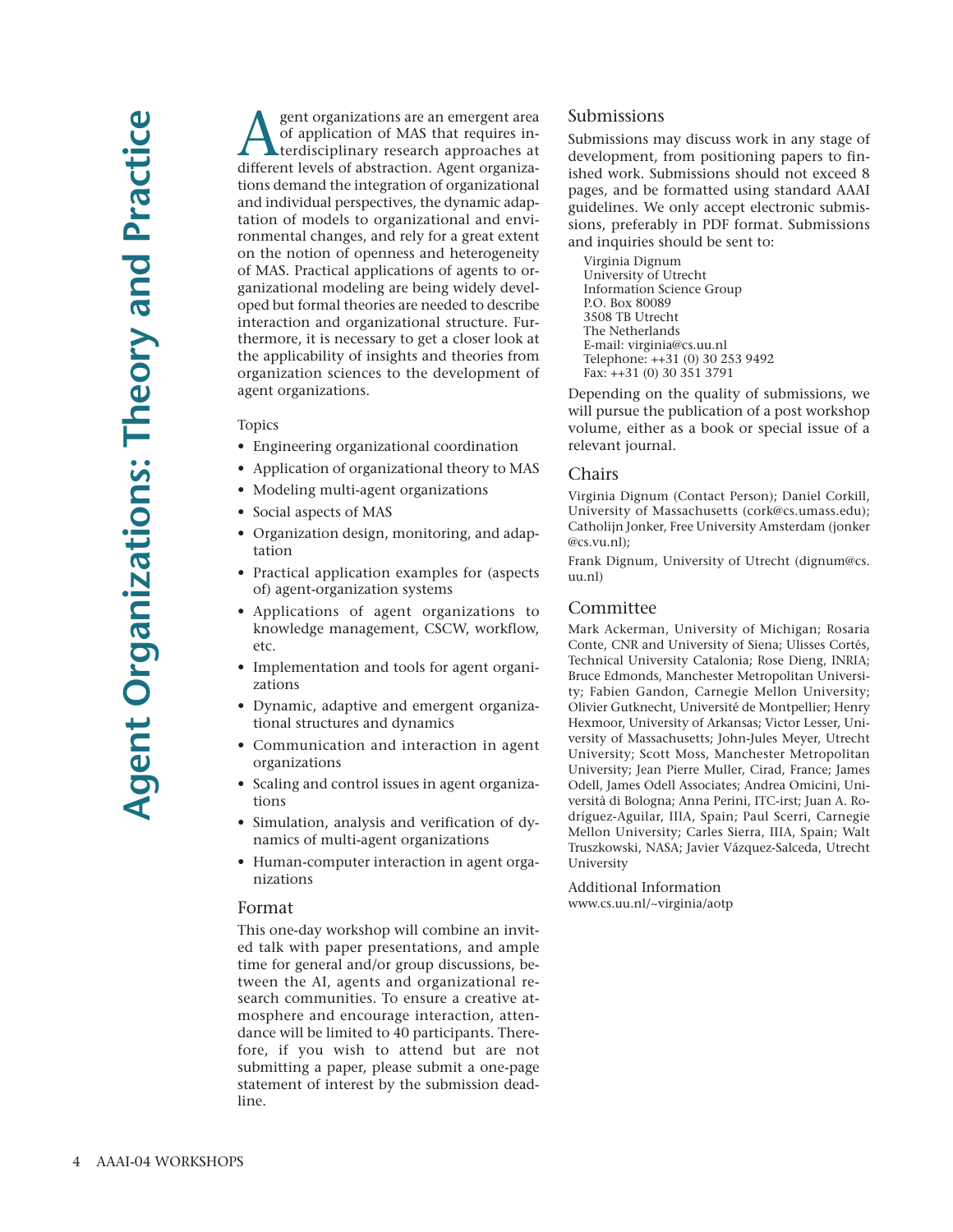The anchoring problem is an important aspect of the connection between symbolic and sensory based processes in autonomous robotic systems. Anchoring is the problem of how to create, and to maintain in time, the connection between the symbol- and the signal-level representations of the same physical object.

Anchoring must necessarily occur in any physically embedded system that comprises a symbolic reasoning component. A typical example is the problem of connecting, inside an autonomous robot, the symbol used by a planner to refer to a particular door, say "door-21," to the vision or laser data that correspond to that door. This connection is necessary in order to exploit linguistic knowledge provided by humans, e.g., regarding maps.

Anchoring must also occur in a multiple robot system, since the robots must agree about the meaning of the symbols used to refer to perceived objects in the environment. A typical example is the problem of establishing the correspondence between the symbols used by two different robots embedded in the same physical environment to refer to the same physical object. This is also needed for efficient human-robot interaction.

This workshop is the third event on this subject, and it will be devoted to assessing the progress toward the development of general theories and techniques for anchoring. In addition, this workshop will aim at making contact with other communities that address tasks in which anchoring is present even if it is not mentioned explicitly.

## Topics

Relevant communities include those which study symbol grounding, cognitive vision, cognitive robotics, human-robot interaction, robot navigation and mapping, robot planning and execution, and cooperative robotics. Participants from related non-robotic communities, such as text and image classification, philosophy of language, and cognitive psychology, are also welcome.

The workshop will include presentation of submitted papers, invited talks, a rump session, and joint discussions.

# Submissions

The workshop is open to all interested people, but attendance is limited to active participants. Prospective authors should submit a full paper reporting original results. People who are interested in participating without presenting a paper are invited to submit a short statement of interest. The workshop proceedings will be published as an AAAI Technical Report.

Full papers should be at most ten pages long in single column format. Statements of interest should be maximum two pages. Detailed formatting and submission instructions are given at the workshop home page.

#### **Organizers**

Silvia Coradeschi (silvia.coradeschi@aass.oru.se) and Alessandro Saffiotti (alessandro.saffiotti@aass.oru.se)

AASS, Dept of Technology Orebro University SE-70182 Orebro Sweden Telephone: +46 19 303794 Fax: +46 19 303463

Additional Information www.aass.oru.se/Agora/AAAI04/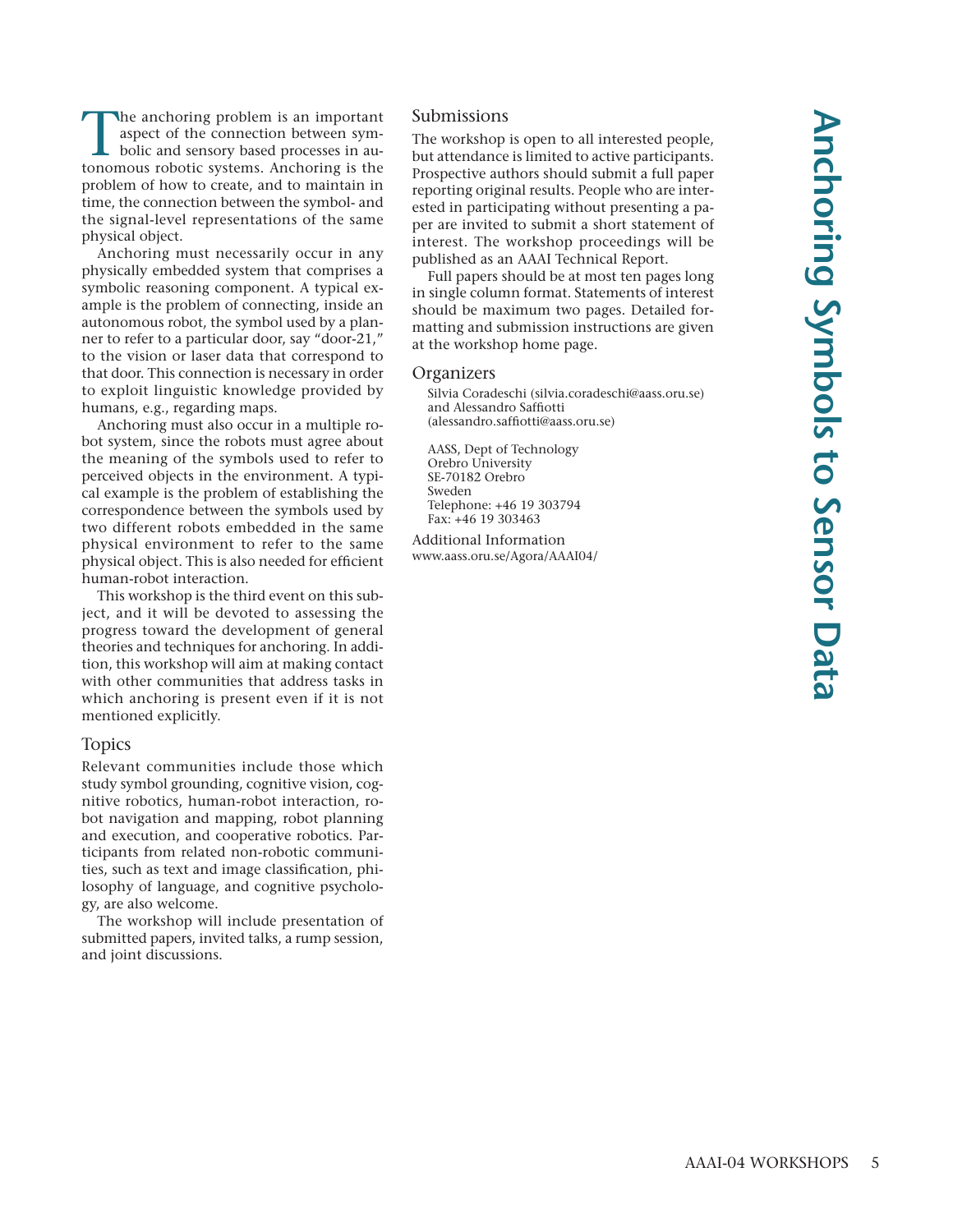The science of game development is still in its infancy. While researchers and developers seek a better understanding and awareness of game AI problems and techniques, dialog between these two communities is limited. This workshop seeks to identify the problems currently facing game AI programmers, to explore the emerging techniques within development circles, and to highlight AI research that could be of potential use.

#### Topics

The workshop will address contemporary challenges and promising directions for game AI research and development. It aims to identify practices that can advance the state of the art.

Broad areas of investigation include:

*AI Methodologies:*

- Current problems and novel solutions
- Impact of architecture decisions on the development process
- Sharing and re-use of AI systems

*AI and Game Design:*

- Integrating designer control with autonomous system and agent behavior
- Balancing the goals of smart AI and good gameplay
- Making AI apparent and relevant to the player

#### *Case Studies:*

• Lessons learned in development practice

Technical areas of interest include but are not limited to: architectures, action planning, decision-making, multiple agent coordination, dynamic gameplay generation, learning, natural language interaction, characters, emotion, interface standards, and tools.

#### Format

The workshop will combine invited talks, panels, short presentations and roundtable discussion. Those who would like to submit to the workshop should address one of the above topic(s); those who would like to attend should signal their intent. Based on papers and responses, the workshop committee will identify common ground among participants and plan accordingly.

## Submissions

Papers should be between 1,000 to 2,500 words (about two to five pages) in length and identify positions, issues, novel solutions, or new directions. Accepted papers will be made available to all workshop participants. Submissions should be e-mailed as PDF or RTF. Please contact Dan Fu about other formats. If e-mail is not possible, send three hard copies to the following address:

Dan Fu Stottler Henke

951 Mariners Island Blvd, Suite 360 San Mateo, CA 94404 973-746-7032

## Committee

Dan Fu (cochair), Stottler Henke (fu@stottlerhenke. com); Jeff Orkin (cochair), Monolith Productions (jorkin@blarg.net); Robin Hunicke, Northwestern University (hunicke@cs.northwestern.edu); Craig Reynolds, Sony Computer Entertainment America (craig\_reynolds@playstation.sony.com)

Additional Information www.stottlerhenke.com/gameai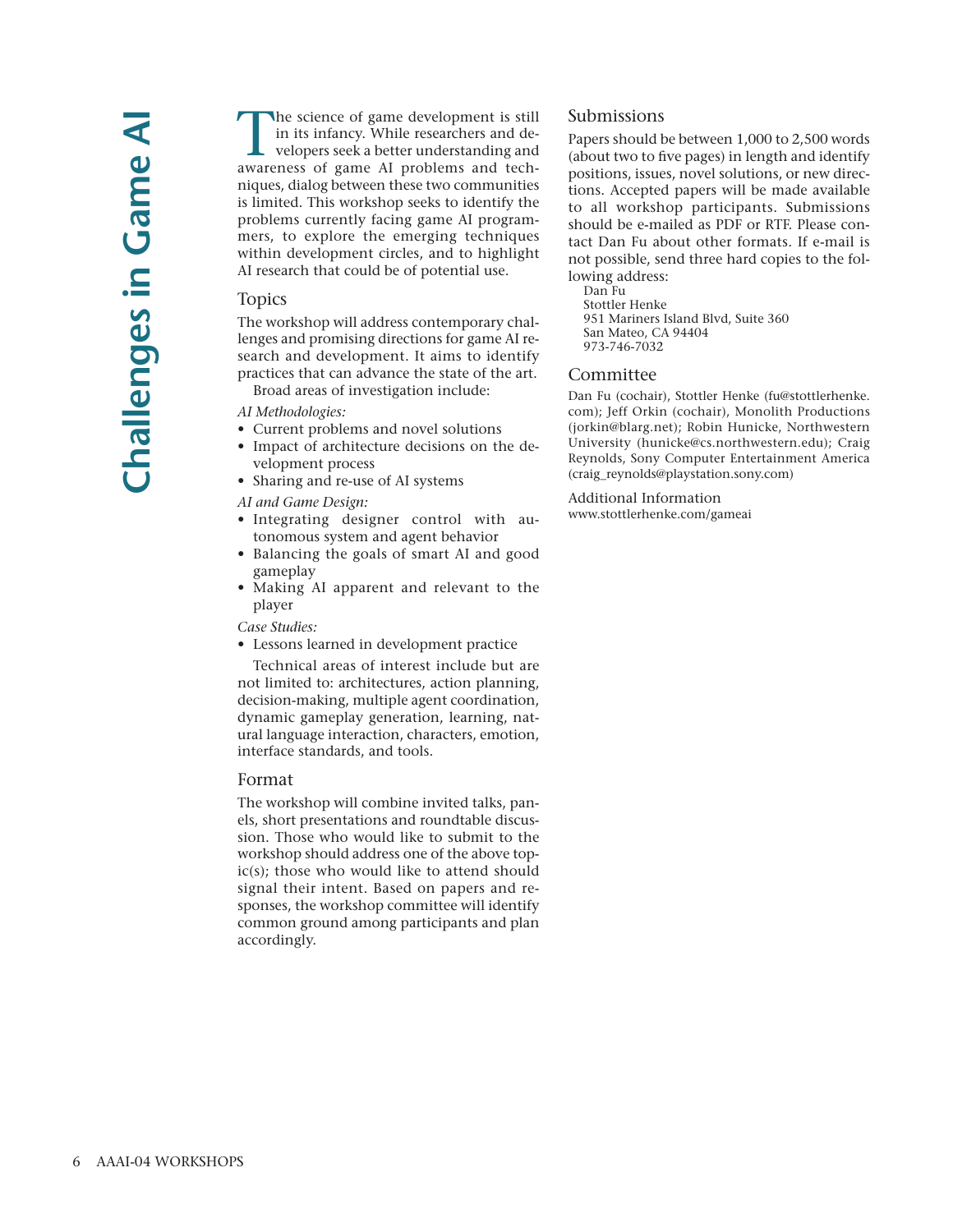The purpose of the Collective Mind workshop is to develop the technical foundation for a new paradigm for physical systems that reflect upon their operations, know what they are doing and improve over time. The workshop will focus on learning and reasoning approaches that identify and classify emergent behavior of equipment performance and utilization in dynamic environments. This collective operational experience will form a dynamic operational knowledge base for equipment managers, operators and technicians.

Significant progress has been made on diagnostics and prognostic technologies. But it is still rare to see a highly effective equipment health evaluation system deployed. Critical barriers have been the time and cost necessary to create diagnostic and prognostic models and the difficulty of maintaining them as equipment ages, is maintained and is modified.

## Topics

Topics include:

- Unsupervised learning from sensor data across a collection of similar equipment
- Transparency of machine learning to human inspection: incorporation of human input for augmenting data sets and models
- calable learning to smaller groups, down to individual units
- Learning causal relations and independencies that adapt to maintenance and upgrades
- Learning generalizations to rapidly create initial diagnostic and prognostic models for new equipment and optimize new equipment design for health management.

## Format

This one-day event will include paper sessions and application reports; discussion;

demonstration of prototypes, tools, and deployed systems; and invited talks and a panel discussion.

## Attendance

Participation will be by invitation only, limited to 25-50 persons. To participate, submit either a full paper of no more than six pages, presenting research or full position statement, or a short paper (1 or 2 pages), addressing an important issue or describing an interesting lesson learned, or a proposal for a demo presentation (especially encouraged) indicating the status of the prototype or the deployed system.

# Submissions

Send electronic submissions (preferred) to Norman Sondheimer by March 12, 2004. Papers may be in PostScript or Microsoft Word® format, or submit three hard copies.

#### Cochairs

Norman Sondheimer Isenberg School of Management University of Massachusetts Amherst Amherst, MA 01003 sondheimer@som.umass.edu

William (Al) Wallace Rensselaer Polytechnic Institute wallaw@rpi.edu

Peter Will USC/ISI will@isi.edu

## Committee

lice Agogino, UC Berkeley (aagogino@socrates.berkeley.edu); Piero Bonissone, GE Global Research (bonissone@crd.ge.com); Johan DeKleer, PARC (dekleer@ parc.com); Kirby Keller, Boeing (kirby.j.keller@boeing.com); Van Parunak, Altarum (van.parunak@altarum.org); Chris Ramming, DARPA/IPTO (chrisramming@yahoo.com); Brian Williams, MIT (williams@ mit.edu)

Additional Information eei.umass.edu/aaai04/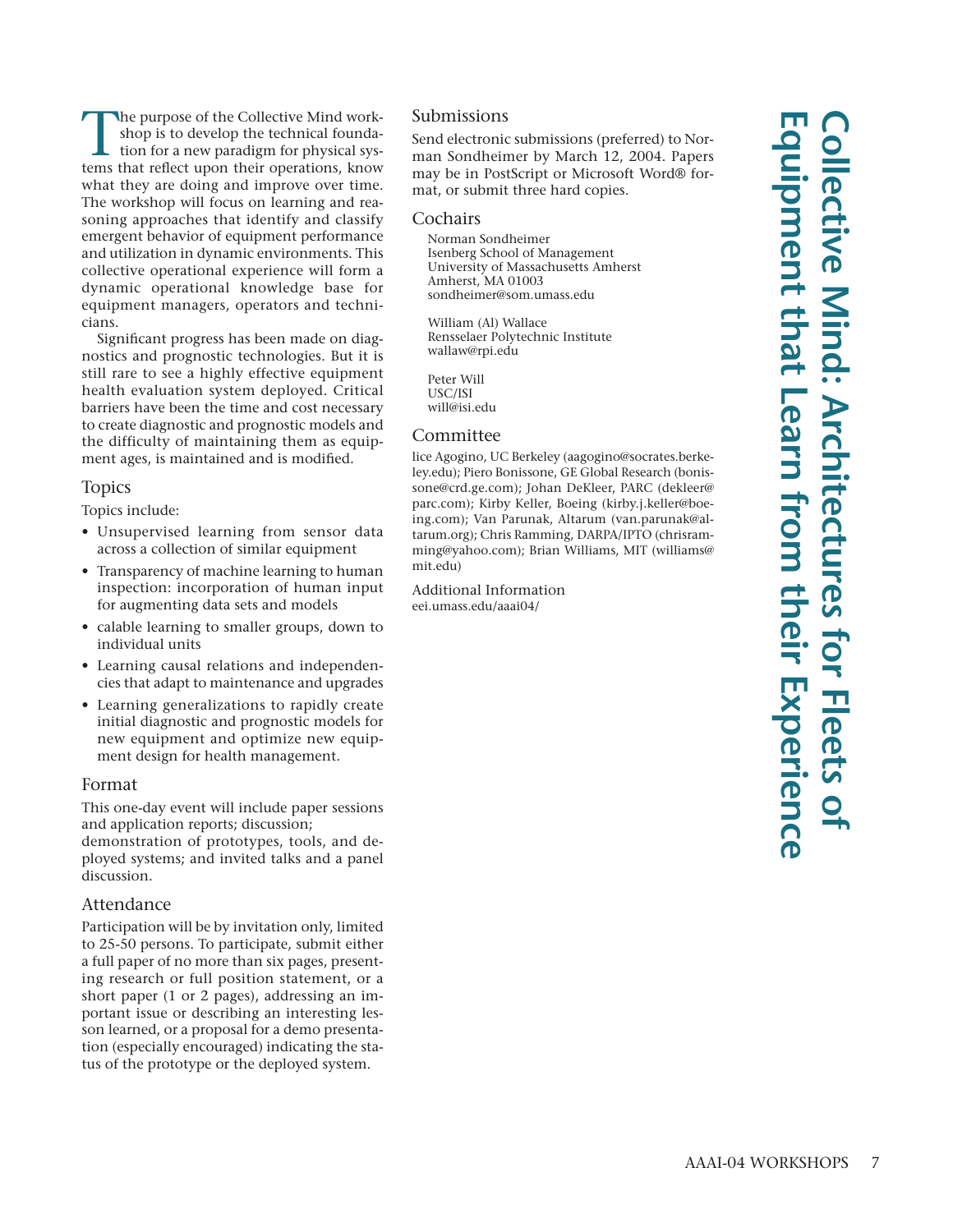In workshop will focus on how to apply artificial intelligence (AI) techniques to solving real world problems. The workshop will leverage the descriptions of deployed applications from conferences like AAAI and IAAI to create best practices for people fielding applications of AI; allow people to present issues and best practices from their current work; compile what has been learned from multiple past and present experiences fielding AI applications; and produce a list of issues critical to success and best practices for dealing with those issues that should be of interest to people attending AAAI or IAAI.

# Topics

We solicit submissions including but not limited to:

- Determining the value of an AI system
- Business goals for AI
- Determining the AI technique, if any, to use
- Assembling a team with the needed skills
- Software engineering of AI
- Gaining user support and easing their fears
- Gaining financial support
- Cultural issues
- Creating a working system
- User interface design
- Verification and validation
- Training users
- Measurement and feedback
- Monitoring and maintenance of AI systems
- Analysis or surveys on why AI system(s) succeeded or failed

#### Format

This workshop will include an invited talk, multiple presentations on selected submissions, and a panel session on issues in fielding AI systems and best practices for these issues. Attendance is limited to 65 invitees.

#### Submission Requirements

Please submit a short (max 4 pages) Postscript or Word submission, using AAAI's format, or a brief statement of interest. Accepted submissions will be included in a AAAI Press technical report. Please e-mail or send hardcopy submissions to:

William Cheetham General Electric Company Building K1, Room 5C21A 1 Research Circle Niskayuna, NY 12309 cheetham@research.ge.com (518) 387-5222

Please include your hardcopy address, telephone, and fax numbers in your submission.

# Committee

David W. Aha, Naval Research Laboratory (aha@aic.nrl.navy.mil); Chinatsu Aone, SRA International (aonec@sra.com); Piero Bonissone, GE (bonissone@research.ge.com); William Cheetham (chair), GE (cheetham@research.ge.com); Jody J. Daniels, Lockheed Martin (jdaniels@atl.lmco.com); Richard Ellis, Stratum Management Ltd (richard.ellis@ai-research.org.uk); Kai Goebel, GE (goebelk@research.ge. com); Haym Hirsh, Rutgers University (hirsh@cs.rutgers.edu); George Tecuci, George Mason University (tecuci@gmu.edu); Ian Watson, Auckland University (ian@cs.auckland.ac.nz)

Additional Information www.cs.rpi.edu/~goebel/faai/index.htm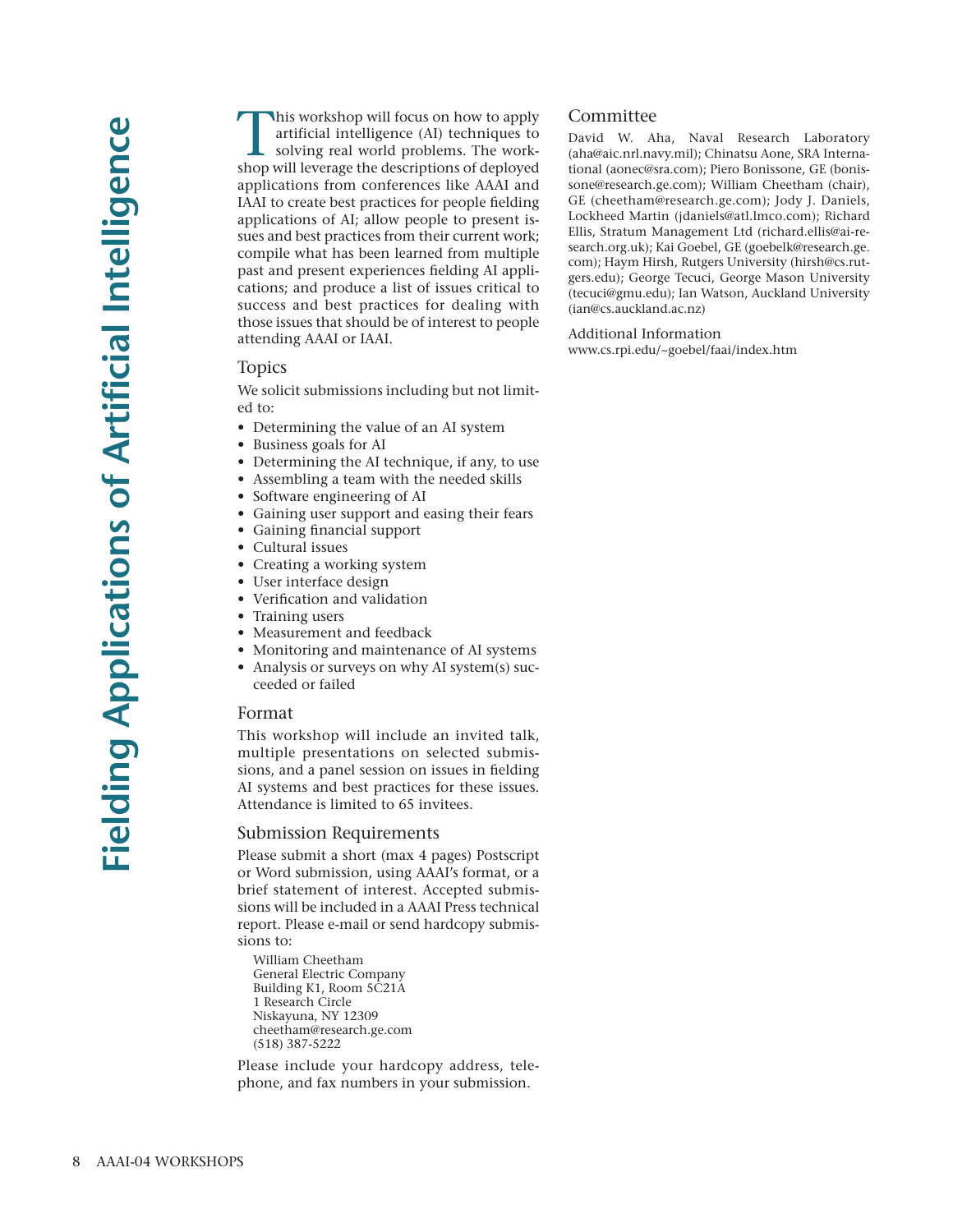The Forming and Maintaining Coalitions and Teams in Adaptive Multiagent Systems workshop will focus on the issues of coalitions in dynamic multi-agent systems: specifically on issues surrounding the formation of coalitions among possibly self-interested individuals, and on how coalitions adapt to change in dynamic settings through the choices of individual members.

Traditionally, an agent with complete information can rationalize to form optimal coalitions with its neighbors for problem solving. However, in a noisy and dynamic environment, information cannot be relayed among the agents frequently enough, centralized updates and polling are expensive, and the supporting infrastructure may partially fail, agents are thus forced to form sub-optimal coalitions. Similarly, changes in the environmental dynamics may invalidate some of the reasons for the original existence of a coalition. In this case, individual agents may influence the objectives of the coalition, encourage new members and reject others, and the coalition as a whole adapts as a larger organism. Therefore, agents need to reason to form a successful coalition rather than an optimal one, and to maintain the coalition to suit its changing needs.

# Topics

Topics of interest include:

- Long-term coalitions in P2P systems
- Representation and modeling of other agents in coalition formation and maintenance
- Trade-offs in modifying a noneffective but on-going coalition
- Impact of a single agent in a coalition
- Agent authority in coalition or team formation
- Replacement of agents in a coalition or team
- Allocation of tasks, resources, costs, and profits

• Agent responsibility in coalition assessment.

Topics related to other areas of coalition formation are also of interest.

# Attendance

Participants with paper accepted will automatically be invited to the workshop. Researchers who are interested in the workshop will be invited by the committee. Interested researchers are encouraged to e-mail the workshop chair.

# Format

The tentative format for the workshop consists of two general sessions. Each session will include 7-8 presentations (about 20 minutes each) and a one-hour discussion.

#### Submissions

Potential participants should submit an original technical paper (up to 10 pages) including keywords and authors' complete addresses. Submit electronically (in PS or PDF format) to lksoh@cse.unl.edu.

Workshop Chair Leen-Kiat Soh Computer Science and Engineering University of Nebraska 115 Ferguson Hall Lincoln, NE 68588-0115 e-mail: lksoh@cse.unl.edu Telephone:(402) 472-6738 Fax:(402) 472-7767

# Committee

Leen-Kiat Soh (chair), University of Nebraska (lksoh @cse.unl.edu); John E. Anderson (cochair), University of Manitoba (andersj@cs.umanitoba.ca); Costas Tsatsoulis, University of Kansas (tsatsoul@ittc.ku. edu); Julita Vassileva, University of Saskatchewan, (jiv@cs.usask.ca); Babak Esfandiari, Carleton University (babak@sce.carleton.ca)

Additional Information www.cse.unl.edu/~lksoh/coalition.html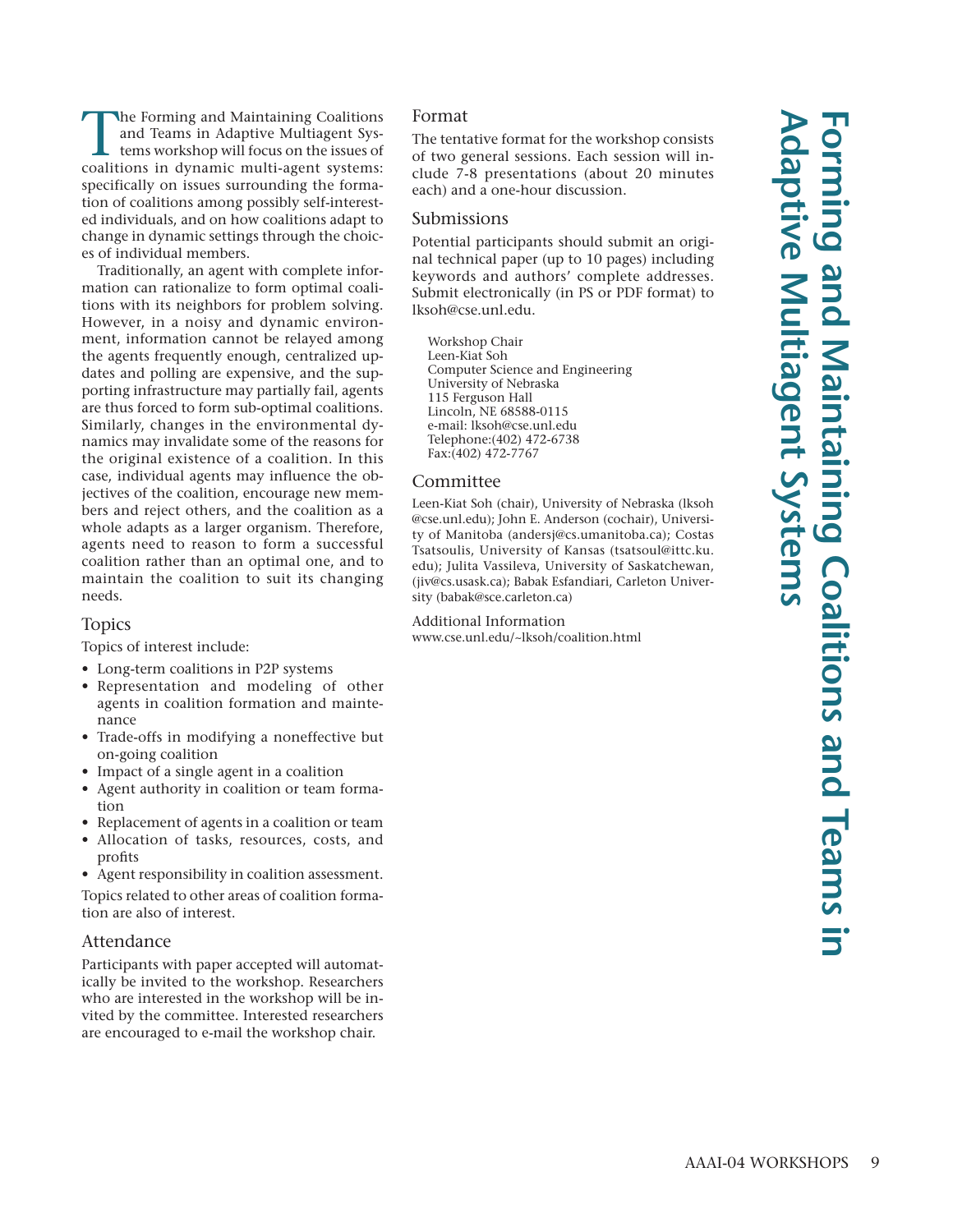We invite research and position papers<br>from people interested in the devel-<br>opment of intelligent agent architec-<br>tures that build on existing traditions and exfrom people interested in the development of intelligent agent architectures that build on existing traditions and expertise in cognitive systems, intelligent systems, and software engineering.

The Intelligent Agent Architectures: Combining the Strengths of Software Engineering and Cognitive Systems workshop will focus on issues in the development of intelligent agent architectures that combine the functional structures and mechanisms of cognitive architectures with the software engineering principles that have been applied in various types of agent systems. Workshop presentations and discussions will focus on developing a common vision for agent architecture frameworks that allow for the categorization, evaluation, and comparison of advanced agent architectures in a unified way. Such frameworks will aid the development of agent systems with human-level capabilities that incorporate significant amounts of knowledge. These frameworks will also facilitate the rapid development and efficient maintenance of knowledge-intensive agent models.

# Topics

We invite position papers (2 to 6 pages in length) from all members of the research and engineering community who have experience and ideas relevant to developing such frameworks. In order to help translate current experience into formal engineering advances, papers will ideally include analytical descriptions of particular data structures and processes supported by one or more agent/cognitive architectures, include comments and descriptions of how to compare and evaluate architectures, and/or comment on experiences or methods for applying software engineering principles to knowledge-intensive intelligent agents.

We particularly encourage the participation of active researchers and developers in cognitive science, intelligent agents, and software engineering, and we most strongly encourage participants with experience in two or more of these areas.

# Submissions

Please send submissions in a common electronic format (PDF, PostScript, Word, or plain text) to rjones @colby.edu.

## Committee

Randolph M. Jones, Colby College and Soar Technology (rjones@colby.edu); Robert E. Wray, Soar Technology (wray@soartech.com); Matthias Scheutz, University of Notre Dame (mscheutz@cse.nd.edu)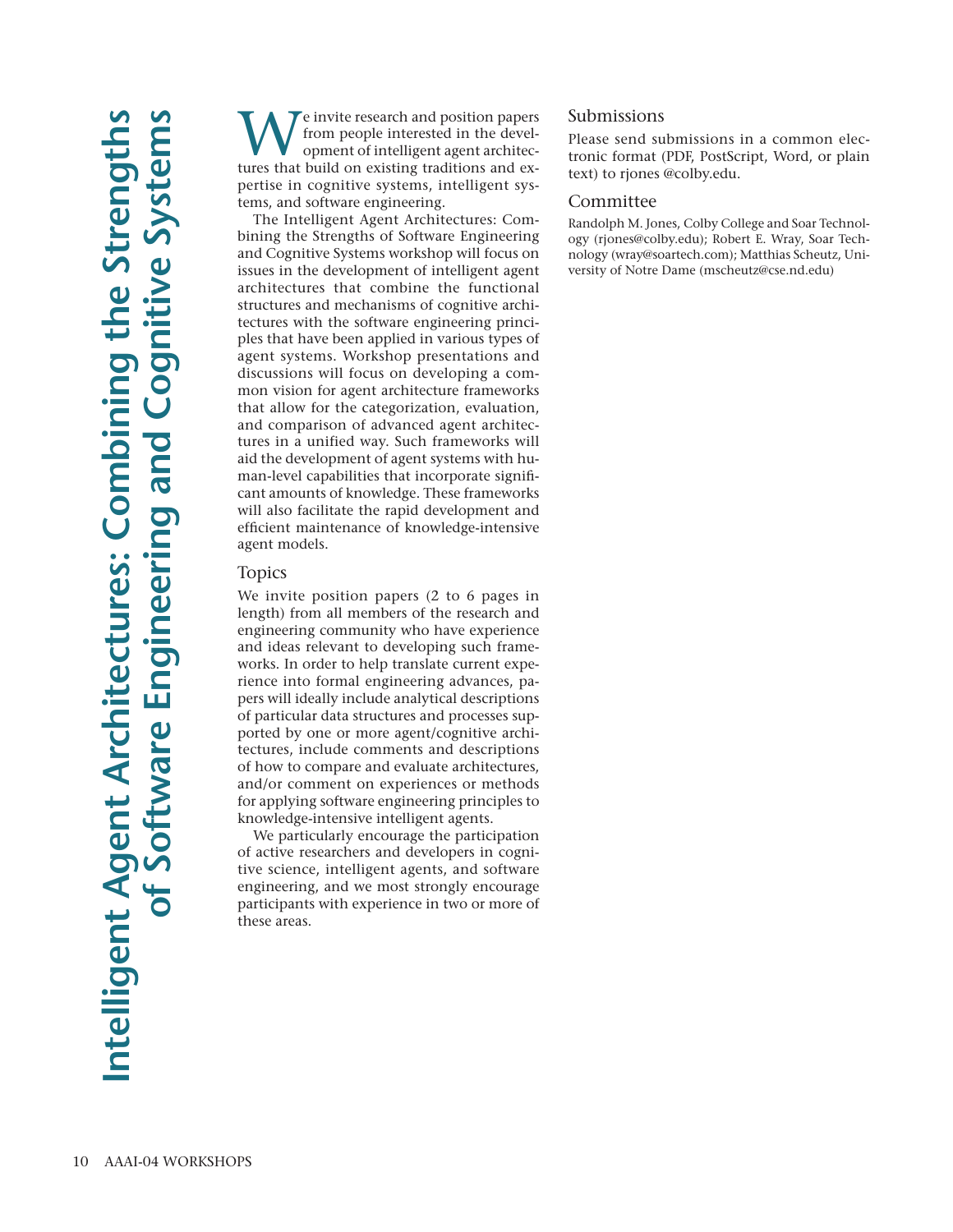popular approach to artificial intelli-<br>gence involves modeling an agent's in-<br>teraction with the environment through<br>actions observations and rewards Intelligent gence involves modeling an agent's inactions, observations, and rewards. Intelligent agents choose actions after every observation, aiming to maximize long-term reward. Markov decision processes (MDPs) are a widely adopted paradigm for modeling an agent's interaction with its environment.

This workshop aims to bring together a wide spectrum of researchers, from people involved with theoretical MDP research, to implementers concerned with real world problems. The workshop will report on theoretical advances in this field; identify the challenges faced by practitioners; and direct the community toward solving problems that are relevant to practice, yet may be computationally tractable.

# Topics

Topics of interest include the following:

- Theoretical foundations of MDPs;
- MDPs and Beyond Factored state/action spaces, Continuous state/action spaces and continuous time models, Hybrid models, Relational MDPs, Concurrency;
- Heuristics and approximations Policy and value function approximations, Monte Carlo and advanced simulation methods;
- Merging decision theoretic planning with classical planning frameworks;
- Spatio-temporal abstractions dynamic factorization, hierarchy and relational structure; Interactive learning - Guided exploration, combining supervised and unsupervised learning, shaping, and learning from few examples;
- Real world applications Medicine, robotics, manufacturing, security, etc.

# Format and Submissions

The workshop will include invited and contributed presentations followed by discussions, a panel session, and a poster session. A preliminary list of invited speakers includes Rich Sutton (University of Alberta), Sridhar Mahadevan (UMass), Ben Van Roy (Stanford), Martin Puterman (University of British Columbia) and Milos Hauskrecht (University of Pittsburgh).

The final topics for discussion and the constitution of the panel will be based on the submissions. We envision three types of submissions: (1) Position abstracts, which provide some insight into current challenges or applications of interest to the MDP framework. (2) Technical contributions, which describe theoretical advances. (3) Application papers, which describe relevant applications in fair detail.

Position abstracts should not exceed 2 pages. Other submissions should not exceed 4 pages. All submissions should use the AAAI style. Electronic submission (PostScript or PDF) is preferred. The workshop proceedings will be published as a AAAI technical report.

All submissions should be sent to Doina Precup at dprecup@cs.mcgill.ca.

## Committee

Daniela Pucci de Farias, MIT; Shie Mannor, MIT, Doina Precup, McGill University; Georgios Theocharous, MIT

#### Additional Information

www.ai.mit.edu/people/theochar/mdp-ws-aaai-04/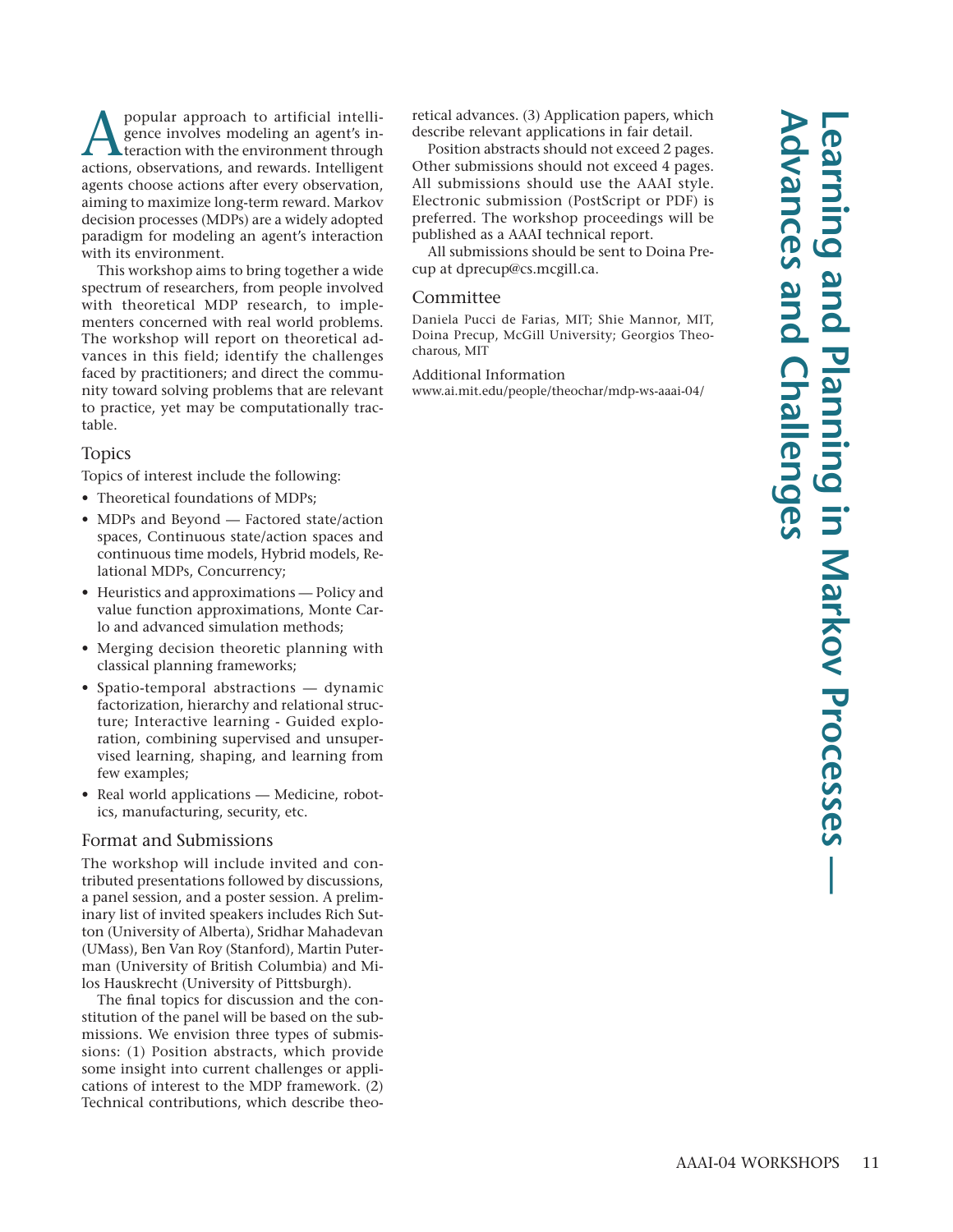**M** odels play an important role in the understanding of complex systems.<br>The focus of this workshop will be to examine any and all aspects of modeling as it understanding of complex systems. examine any and all aspects of modeling as it has been or can be applied to the interpretive analysis of data from microarray experiments, especially with clinical applications. Transcriptional profiling, however, is stymied by the large number of false positives that typically result from tests for finding differentially expressed genes. The hope of reconstructing regulatory networks has similar challenges. The proposed workshop will provide an open forum for the free exchange of ideas, knowledge, and perspective on the strengths and weaknesses of these approaches as understood by experts in the area of high-throughput analysis.

With a special and specific emphasis on understanding gene expression patterns and disruptions in cancer, we invite submitted paper titles and abstracts for podium presentations and posters on the following topics: Statistical models, error modeling, network models, simulation models, hidden Markov models,intuitive, creative approaches to analysis, simple but powerful approaches to analysis, modelfree analyses, multivariate modeling, Bayesian network modeling, likelihood models, generalized linear models, gene-specific models, genomic models of cancer progression, types of data most amenable to modeling, pattern modeling, mixture modeling, models for molecular prognosis and diagnosis, modeling software, model validation, model-based normalization, models of differential expression, timeseries modeling, generalized linear models, hierarchical Bayesian networks, normalization and modeling relationships. biological language representation of transcriptional processes, statistical machine learning approaches, combined uses of classification error and statistical significance

Central themes of the workshop will include: How can researchers from these disparate paradigms of analysis benefit from each other in the development of analysis standards? Can models be expected to be a central role at every step of the progress of research (e.g., pilot vs. large-scale clinical trials)? How can biomedical researchers without strong backgrounds in computational statistics benefit most from higher-order models? How can biostatisticians, bioinformaticians and computational biologists best communicate about the limitations and capabilities of model-based analysis?

Bioinformaticians and Microarray Facility managers in NCI-Designated Cancer Institutes are especially invited to participate. Graduate students and postdoctoral fellows in Bioinformatics-related fields are especially encouraged to participate. Depending on the level of interest, some funding may be available to offset the cost of travel.

## Submissions

If you are interested in attending the workshop, but not presenting, please write a letter of interest on your Department or Corporate letterhead addressed to Dr. James Lyons-Weiler (address below). Letters may be faxed. These letters will be used to attempt to find funding for the workshop.

To Submit a paper title and abstract or poster title and abstract, please send the title via email to Dr. James Lyons-Weiler with the subject heading "AAAI-04 Paper Title" or ""AAAI-04 Poster Title" by March 12, 2004. If you are interested in a poster presentation only, please indicate this in the e-mail.

Sponsors are welcome! Sponsors, software vendors, and publishers of relevant books and journals, are invited to provide funding for travel and lodging for as many participants as possible. Contact Jan Walker (walkerjl@msx. upmc.edu) for more information.

## **Organizers**

James Lyons-Weiler (lyonsweilerj@msx.upmc.edu) University of Pittsburgh Cancer Institute Assistant Professor, Department of Pathology, School of Medicine, University of Pittsburgh 5150 Centre Avenue UPCI Cancer Pavilion, Room 308 Pittsburgh, PA 15232 Fax: 412-647-5380

David Rocke (dmrocke@ucdavis.edu) Professor, Department of Epidemiology and Preventive Medicine coDirector, Center for Image Processing and Integrated Computing University of California, Davis

Additional Information bioinformatics.upmc.edu/JLW/AAAI2004/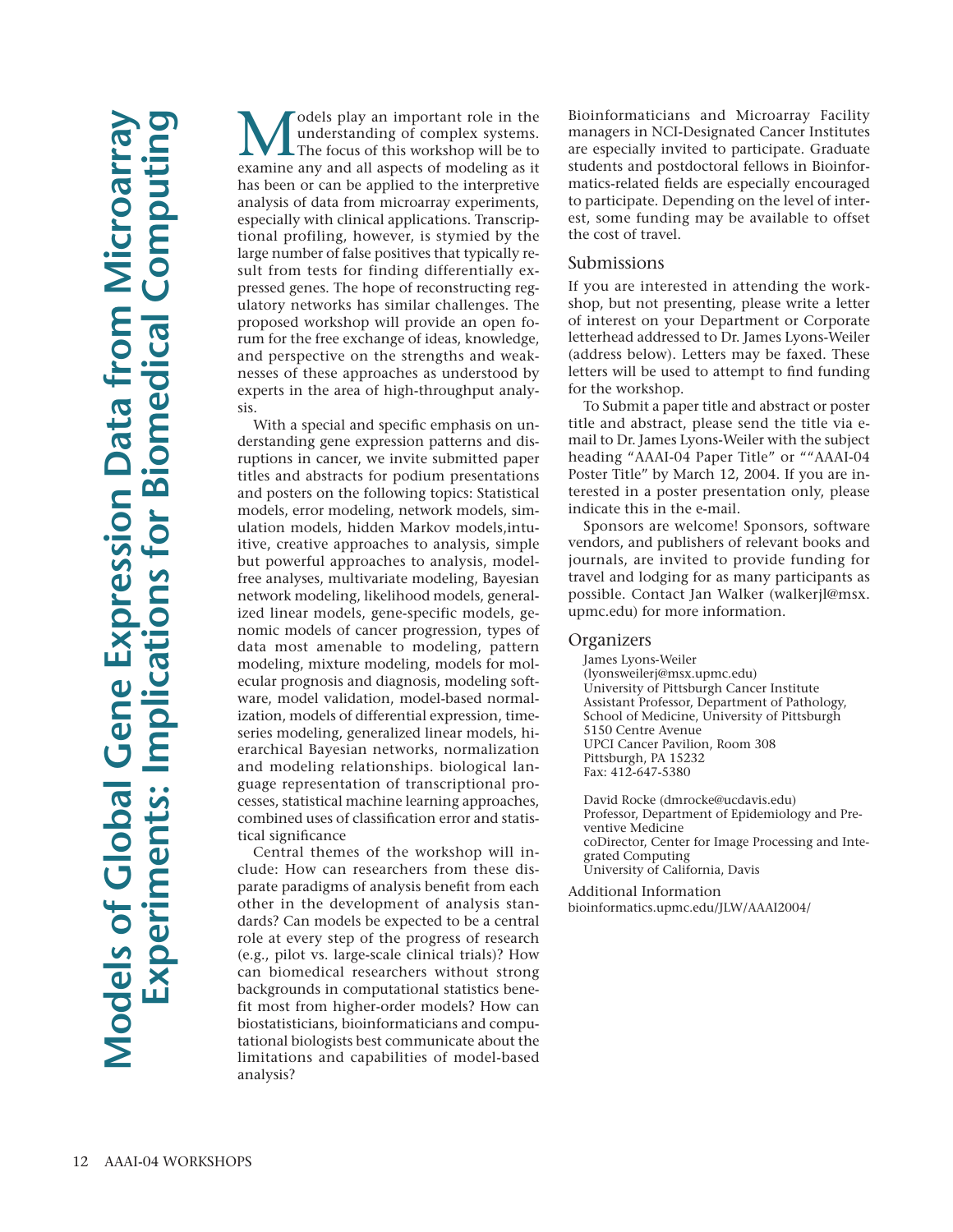Autonomous navigation and mapping is<br>
a key technology in the quest to build<br>
useful mobile platforms. The efficacy of<br>
a mobile platform is measured by the extent of a key technology in the quest to build a mobile platform is measured by the extent of its autonomy — the ability to navigate for extended periods in dynamic and or unknown environments in a reliable and robust fashion. Autonomous navigation combines aspects of machine learning, uncertainty management, perception, sensing and control to enable a machine to discover, perceive and understand its surroundings.

# Topics

Recent years have seen a bloom of interest and success in this area. Many approaches are being brought to bear on critical areas of research:

- Motion estimation and local registration using any sensor type
- Complexity issues (large scale mapping)
- Loop closure and data association
- Multi-agent cooperation
- State representation

# Format

This AAAI workshop seeks to bring leading members of the mobile robotics, vision, and AI communities to a single forum to discuss and explore the state of the art in autonomous navigation. The workshop will be structured to encourage lively debate and a mixing of perspectives and approaches. The timetable will interleave invited talks with discussion sessions. The talks will be designed to support the "workshop paradigm" and provoke discussion by all members of the intended audience.

# Attendance

An AAAI workshop session is an ideal venue to undertake a scholarly discussion and exposition of differing views and approaches from individuals and groups involved in robotic and AI research. In addition to those actively engaged in autonomous navigation research, this workshop should be of interest (but not limited) to parties researching probabilistic reasoning using graphical models, vision based structure-from-motion, and wide baseline correspondence. Attendance will be limited to 40 individuals.

# Submissions

Parties are invited to submit a one-page statement of interest and background in autonomous navigation. The statement should summarize what the writer sees as the fundamental remaining challenges in this area, and indicate what valuable perspective the writer will bring to the workshop.

On the basis of this the organizers will invite eight twenty-minute talks to form the framework for the discussions between other attendees.

# **Cochairs**

Kurt Konolige, SRI (konolige@ai.sri.com); Paul Newman, Oxford University (pnewman@robots.ox.ac. uk), Seth Teller, MIT CS and AI Laboratory (teller@ csail.mit.edu)

# Additional Information

www.robots.ox.ac.uk/~pnewman/AAAI2004/ Call.html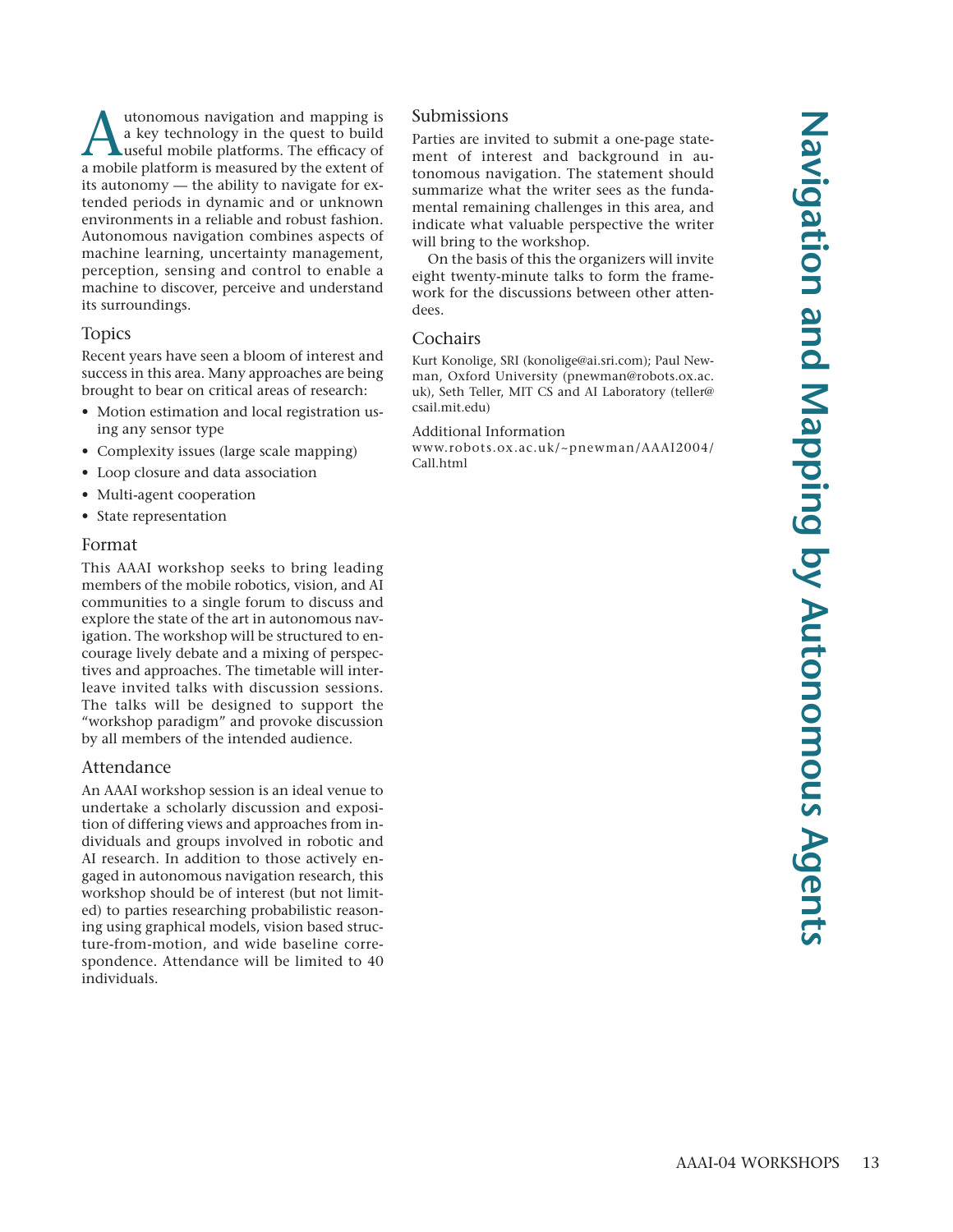Tor several years, two independent communities have been investigating the representation, management, and application of controlled vocabularies. One communior several years, two independent communities have been investigating the representation, management, and applicaty developed around the notion of ontologies, focusing on their role within the larger framework of the semantic web. The other community developed around the field of controlled languages, with the goal of reducing linguistic complexity and ambiguity. However, a natural and quite important overlap exists. Both communities have recognized the importance of translation, albeit from different perspectives. Discussions of ontologies cite issues surrounding namespaces and translation from one ontology to another, while controlled language researchers have a strong interest in natural language machine translation systems that leverage controlled vocabulary. The Ontologies and Controlled Vocabularies workshop will bring together both communities to exchange ideas and approaches to common problems and leverage each other's work to mutual benefit.

# Topics

Specific topics of interest include the following:

- Methodologies and tools to manage controlled vocabularies
- Representations of multi-lingual ontologies
- Using ontological representation languages as interlinguas for translation
- Ontology-guided content authoring
- Representational issues relating to ambiguity
- Applications to natural language and speech processing.

#### Format

This workshop will consist of 20-30 minute presentations by attendees, and possibly 1 or 2 keynotes.

#### Submissions

Send in Word or PDF format via e-mail by March 12, 2004 to

Benjamin Van Durme vandurme+aaai04submissions@cs.cmu.edu Language Technologies Institute Carnegie Mellon University Pittsburgh, PA 15213. Telephone 412-268-7945 Fax 412-268-3662.

Include contact information for authors, title, abstract, and full text of 4-6 pages. As an alternative to a paper and presentation, a statement of interest will be considered.

#### Acceptance Criteria

At least 25 participants will be invited by the committee, which will base its decisions on the originality of the work and relevance to the goal of addressing issues common to both research communities.

#### Committee

Kurt Godden (Chair), GM Technical Fellow, GM RandD, 30500 Mound Road, MC480-106-359, Warren, MI 48090 (kurt.godden@gm.com) office 586- 986-0445; fax 586-986-9356; Eduard Hovy, Director of the Natural Language Group, Information Sciences Institute, University of Southern California (hovy@isi.edu) Eric Nyberg, Associate Professor, Language Technologies Institute, Carnegie Mellon University (ehn@cs.cmu.edu); Chris Welty, Research Staff Member, IBM Watson Research (welty@ watson.ibm.com)

Additional Information www.lti.cs.cmu.edu/Workshops/AAAI04/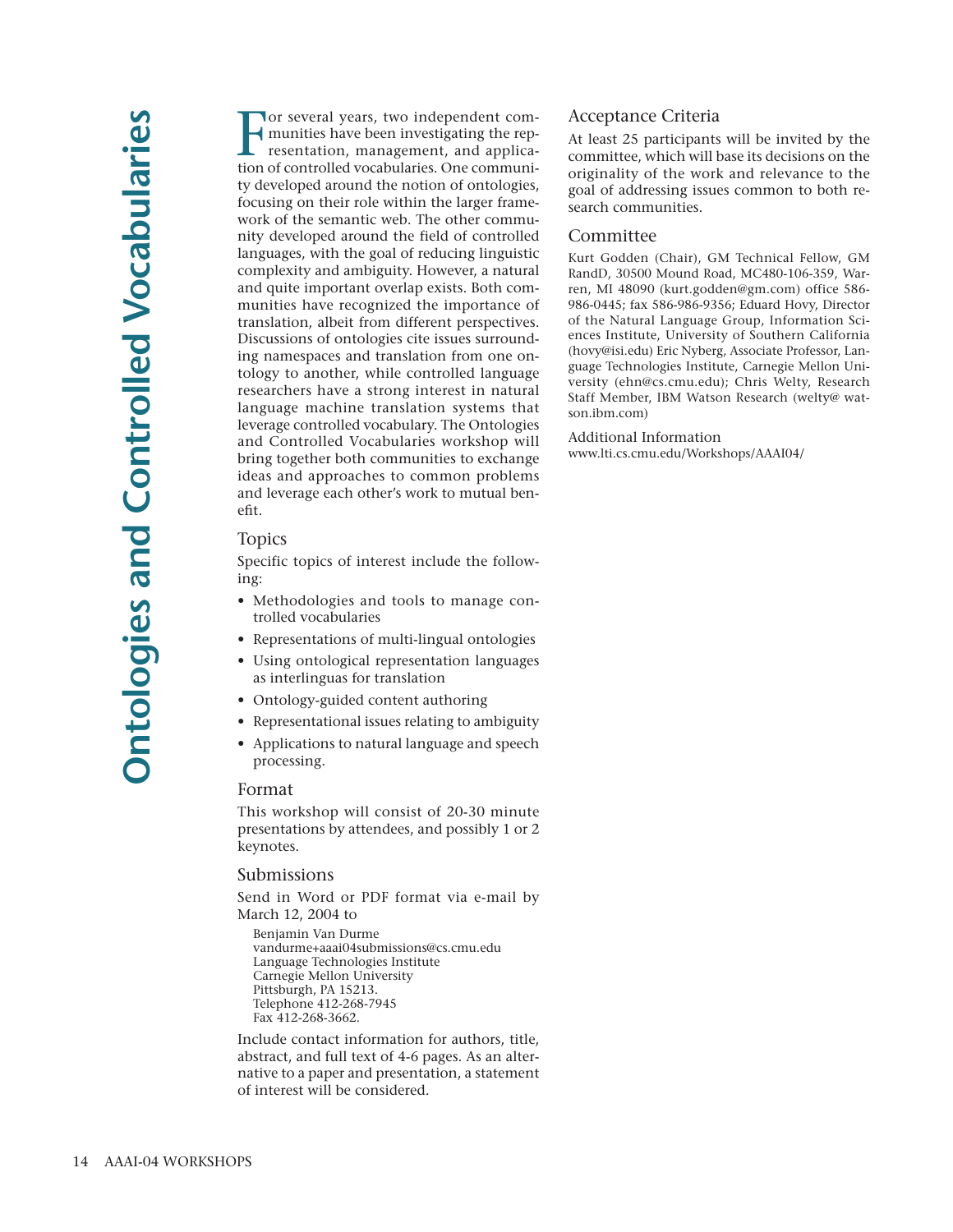ver the years, personalization and recommendation technologies have been developed that use web mining and similar technologies to harvest shallow patterns hidden within masses of transactional, navigational, and content-structural data that are useful for presenting product recommendations and the likes. Without the benefit of deeper semantic or ontological knowledge about the underlying domain, personalization systems cannot handle heterogeneous and complex objects based on their properties and relationships. Nor can these systems possess the ability to automatically explain or reason about the user models or user recommendations. The Semantic Web Personalization workshop aims to bring together researchers and practitioners from the two rapidly developing research areas: semantic web and web intelligence. The aim is to improve the results of web personalization by exploiting the new semantic structures in the web, and by incorporating AI techniques that take advantage of existing, learned, or extracted ontological knowledge.

# Topics

We invite submissions covering the full range of topics related to semantic web personalization, from foundational issues of obtaining, modeling, and integrating relevant data, to the deployment and evaluation of these techniques in concrete architectures and systems. Specific topics of interest include the following:

- Integrating domain knowledge and ontologies with user modeling
- Semantic web mining for personalization
- Integration of content, structure and usage data for personalization
- The role of multi-channel data in online personalization
- Semantically enhanced scalable collaborative filtering techniques
- Ontology-based agents for intelligent information access
- Hybrid recommendation systems
- Multi-agent systems for personalization, including client-side architectures
- Machine Learning techniques for information extraction and integration
- Learning and acquisition of taxonomies or ontologies from web resources
- Metadata learning and harvesting
- Applications of relational data mining in personalization

# Submissions

All papers must be submitted no later than March 12, 2004. All submissions must be made electronically to mobasher@cs.depaul.edu. Please use the AAAI prescribed formatting instructions available at www.aaai.org/Workshops/. Papers should be no more than 12 pages inclusive of all references and figures.

# Committee

Bamshad Mobasher, School of Computer Science, DePaul University, Chicago (mobasher @cs.depaul.edu); Sarabjot Singh Anand, University of Ulster, Northern Ireland (ss.anand@ ulster.ac.uk); Bettina Berendt, Institute of Information Systems, Humboldt University Berlin (berendt@wiwi.hu-berlin.de); Andreas Hotho, Institute AIFB, University of Karlsruhe, Germany (hotho@aifb.uni-karlsruhe.de)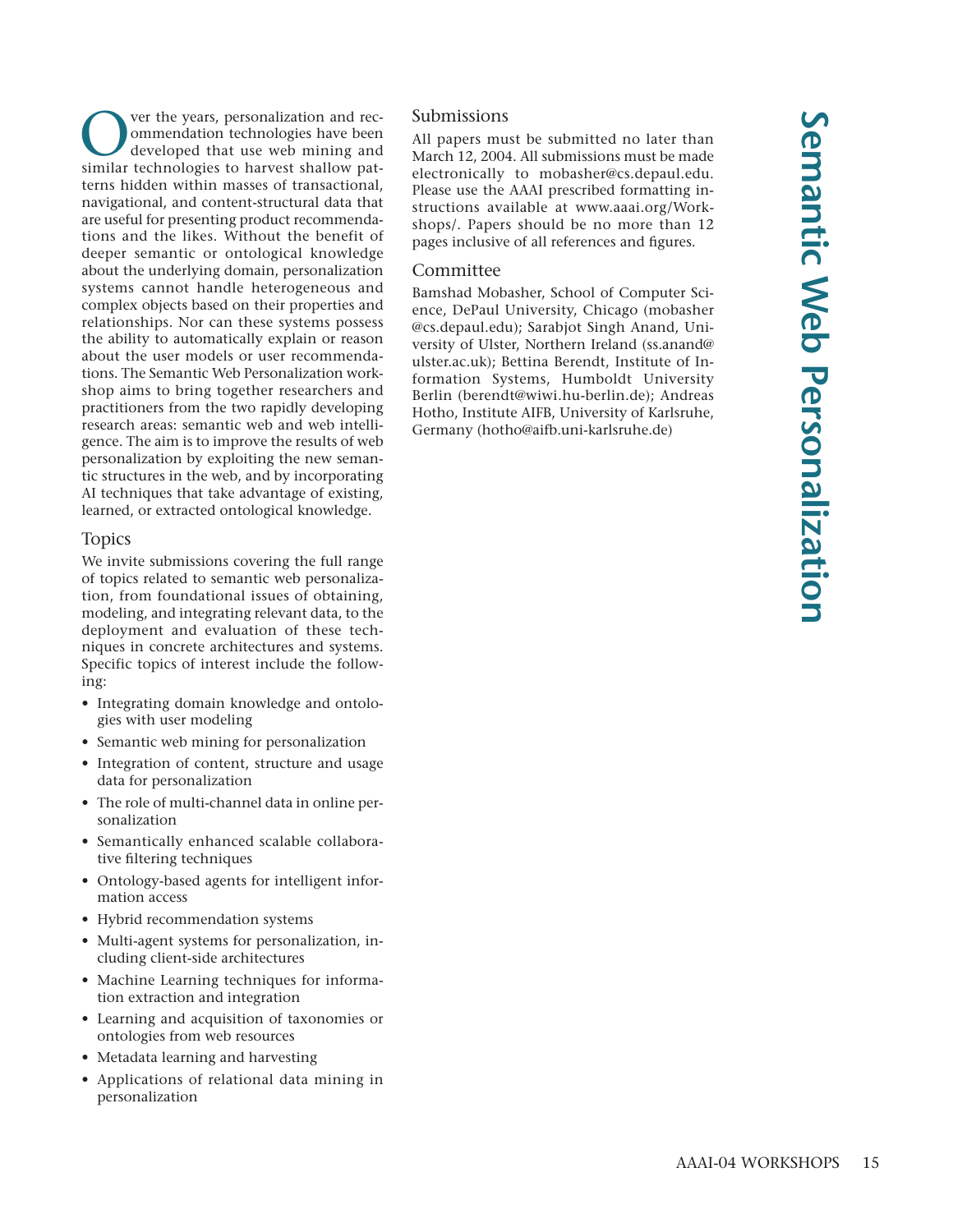Softworks are emerging as a revolutionary and critical information technology. Like the Internet, these large-scale and distributed systems, which are composed of **T** ensor Networks are emerging as a revolutionary and critical information technology. Like the Internet, these large-scale and smart sensors and actuators, will eventually infuse the physical world. Sensor networks will form a critical infrastructure resource for society as they will monitor and collect information on such diverse subjects as ecosystem dynamics, soil and air contaminants, medical patients, buildings, bridges and other man-made structures. Across this wide range of applications, sensor networks promise to reveal previously unobservable phenomena, allowing for a greater understanding and control of both natural and man-made environments.

Research on sensor networks has been taking place at several levels, from the lowest physical level to the highest information level. The main goal of this workshop is to foster research at the information level of sensor networks, for which the AI community has a lot to offer in terms of both theory and technique. Specifically, the workshop will provide an opportunity for researchers in the AI community to meet with members of the sensor networks community, to exchange information on the needs and problems in the development and deployment of sensor networks, and on the AI tools and techniques that can be brought to bear on these problems.

## Topics

We encourage submissions that cover any of the following subject areas. First, AI techniques with applications to sensor networks, including distributed inference, reasoning about (the value of) information, machine learning, and multi-robot and multi-agent systems. Second, sensor network applications and deployed systems that could benefit from AI techniques. Third, theoretical approaches and practical systems that already integrate AI techniques into sensor networks.

#### Format

The workshop will include 25-50 participants, with a format that includes both paper/position presentations and panel discussions. We will also have a small number of invited presentations to provide participants with background information of global interest. Workshop attendance will be by invitation of the organizers. Selection of attendees will be made by the organizers on the basis of submissions; the final list will be announced on April 20, 2004.

All workshop participants must register for the AAAI-04 Technical Program. AAAI will reproduce and mail copies of working notes for the workshop and AAAI Press offers the opportunity for workshop papers to be published.

#### Submissions

We invite the submission of full papers, extended abstracts, and position papers. All submissions are due on March 12, 2004 on the following website:

http://robotics.usc.edu/AAAI-SN

All papers should be in PDF format and should use the AAAI style, with the following page limitations in mind. Position statements are limited to 2 pages. Extended abstracts are limited to 5 pages, and full papers are limited to 8 pages.

#### Committee

Gaurav S. Sukhatme, USC (gaurav@usc.edu); Adnan Darwiche, UCLA (darwiche@cs.ucla.edu); ,and Deborah Estrin, UCLA (destrin@cs.ucla.edu)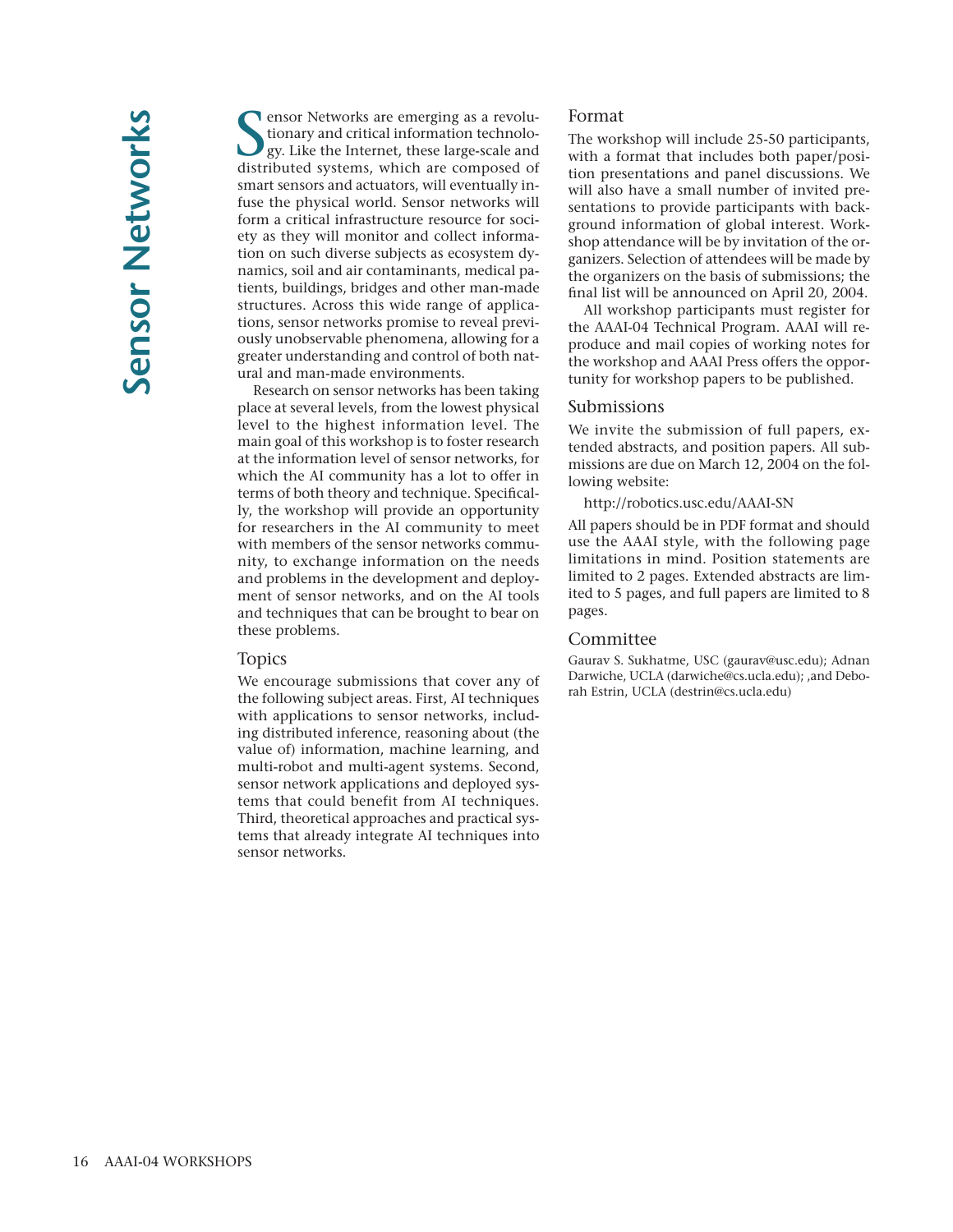The Spatial and Temporal Reasoning workshop is intended as a forum for discussion, exchange of points of view, assessment of results and methods, and as a source of dissemination and promotion of the newest advances in the area of spatial and temporal reasoning.

Recent years have witnessed remarkable advances in some of the longstanding problems of the field (for instance, new results about tractability for spatial calculi, explicit construction of models, characterization of important subclasses of relations), as well as in the development of new areas (the appearance of new integrated spatio-temporal calculi is one example, as well as the development of multi-dimensional spatial calculi). Likewise, proposals have been made to remedy some of the weak points of the symbolic approach, by introducing fuzzy versions of classical calculi, or importing non-monotonic techniques for dealing with incomplete information. At the same time, leaders in AI have sounded the need for solving real problems and making the work on representation and reasoning relevant to the real world.

## Format

The program will include a number of presentations by the invitees, followed by breaking up into a few subgroups, each with a different subtheme. After the breakouts, group leaders will present the most important problems and conclusions discussed by their groups.

## Attendance

Up to around 40 participants will be selected to attend the workshop. Accepted papers will be included in the workshop working notes to be published by AAAI. Selection of participants will be based on relevance to the workshop, clarity of the work submitted, and the strength of the research.

## Submissions

Electronic submissions are solicited in TeX, La-TeX, PostScript, or PDF format. The papers, starting with title, authors' names, affiliations, postal and e-mail addresses, followed by keywords, and concluding with relevant bibliographic references, should fit on 4 to 10 singlespaced typewritten A4 or 8.5 x 11 inch pages, in the form of an extended abstract or complete research, survey, or position paper. Submissions should be sent to Hans Guesgen.

## Workshop Chairs

Hans W. Guesgen (primary contact) Computer Science Department University of Auckland Private Bag 92019 Auckland, New Zealand hans@cs.auckland.ac.nz

Frank D. Anger, Deputy Division Director Division of Computer-Communications Research NSF/CISE/C-CR, Room 1145 National Science Foundation 4201 Wilson Boulevard Arlington, VA 22230 fanger@nsf.gov

Gerard Ligozat LIMSI, Paris-Sud University P.O. Box 133 91403 Orsay, France ligozat@limsi.fr

Additional Information www.cs.auckland.ac.nz/~hans/spacetime/ aaai04strws.html